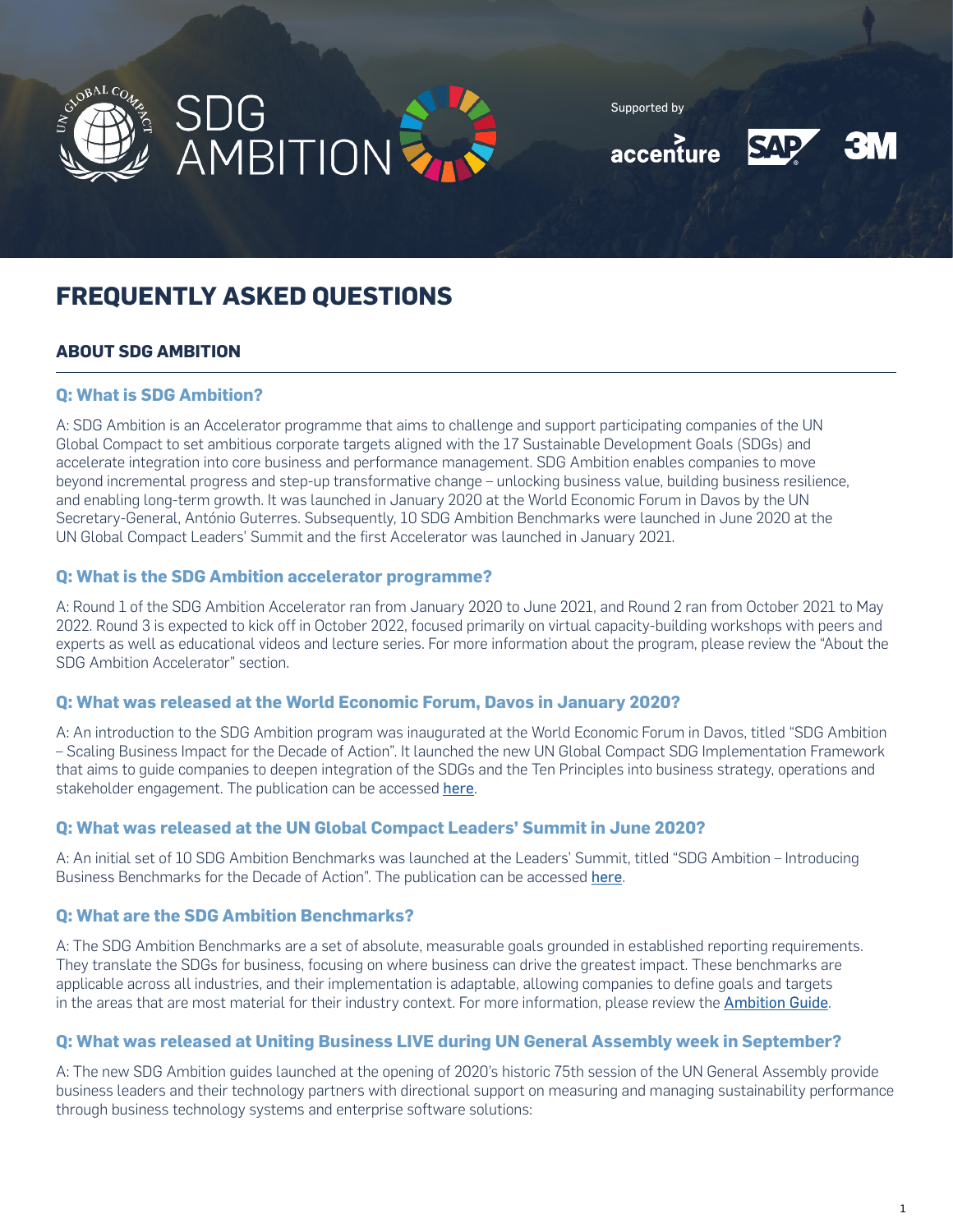- [Ambition Guide: Setting Goals for the Decade of Action](https://unglobalcompact.org/library/5791) establishes the initial set of SDG Ambition Benchmarks that challenge organizations to set more ambitious goals and targets in the areas in which business is positioned to have a substantial impact. Business leaders can use this document to support their strategy and set goals ambitious enough to deliver the SDGs by 2030.
- [Integration Guide: Designing Business Systems for the SDGs](https://unglobalcompact.org/library/5789) presents the approach through which the 10 SDG Ambition Benchmarks can be integrated into core business processes and systems to enable effective measurement and management of sustainability performance. Business leaders can use this publication to identify the system opportunities to integrate the SDGs into core business processes.
- [SDG Ambition Benchmark Reference Sheets](https://www.unglobalcompact.org/library/5790) provide illustrative details regarding the steps to integrate each of these Benchmarks into a company's business systems, as well as the key design decisions required to engage technology partners.

# **ABOUT THE SDG AMBITION ACCELERATOR**

# **Q: My company already has targets in place to advance the Sustainable Development Goals. Why should we join the accelerator?**

A: According to the UN Global Compact's [Progress Report](https://www.unglobalcompact.org/library/5747), 81% of UN Global Compact companies report taking actions to support the global goals. However, there is a critical performance gap between the action business is taking right now and the global and societal needs defined by the Sustainable Development Goals. For example, only 39% of companies say they have targets they believe are sufficiently ambitious to deliver Agenda 2030, that are science-based and/or align with societal needs. At the same time, companies report that the biggest challenges they face in advancing sustainability is embedding it deeply within their strategies, operations and value chains. In our latest progress report, less than half of participating companies report that they are embedding the SDGs into their core businesses and only 37% designing business models to support them.

The Accelerator aims to challenge companies to assess whether their goals are set with the right level of ambition to make progress on the SDGs as well as support companies to embed the right goals within their core business strategy and potentially explore new areas of interest. In addition to uncovering strategies to fast-track progress toward existing targets, companies may be inspired to raise the ambition of their targets to better align with the SDGs and the world's most pressing challenges.

# **Q: What activities does the SDG Ambition Accelerator include?**

A: SDG Ambition is a six-month long, outcome-driven Accelerator that aims to challenge and support companies in setting ambitious corporate targets and accelerating integration of the Sustainable Development Goals (SDGs) into core business management. It consists of a series of on-demand and live sessions with peers and experts. Participants will leave the accelerator with a better understanding of what it means to set ambitious company goals required to achieve the SDGs, and a plan to achieve them. The workshops are informed by the research and deliverables published as part of the SDG Ambition accelerator and designed by Global Compact Local Networks to recognize and respond to different country contexts. Participants will learn:

- How to strategically prioritize actions that will accelerate your company's contributions to the 2030 Agenda
- How to set targets aligned with absolute benchmarks that today may seem aspirational but are critical to spearhead the transformation of economies and societies
- How to approach sustainability management differently and design new systems integrating the SDGs
- How to build a business case and generate sustainability buy-in from your company

**Outcome:** At the conclusion of the Accelerator, we expect that participants will have one or more revised or new goals aligned with an SDG Ambition Benchmark on a priority topic, a mapped integration journey that outlines how they will achieve it, and a clear plan of action to implement the SDG Ambition Approach going forward within 6 months of completing the accelerator.

# **Q: What is the duration of the SDG Ambition Accelerator?**

A: On-boarding activities will start in late October 2022 and will be available on-demand. The Accelerator will run through April 2023. Global Compact Local Networks will provide a detailed schedule of activities.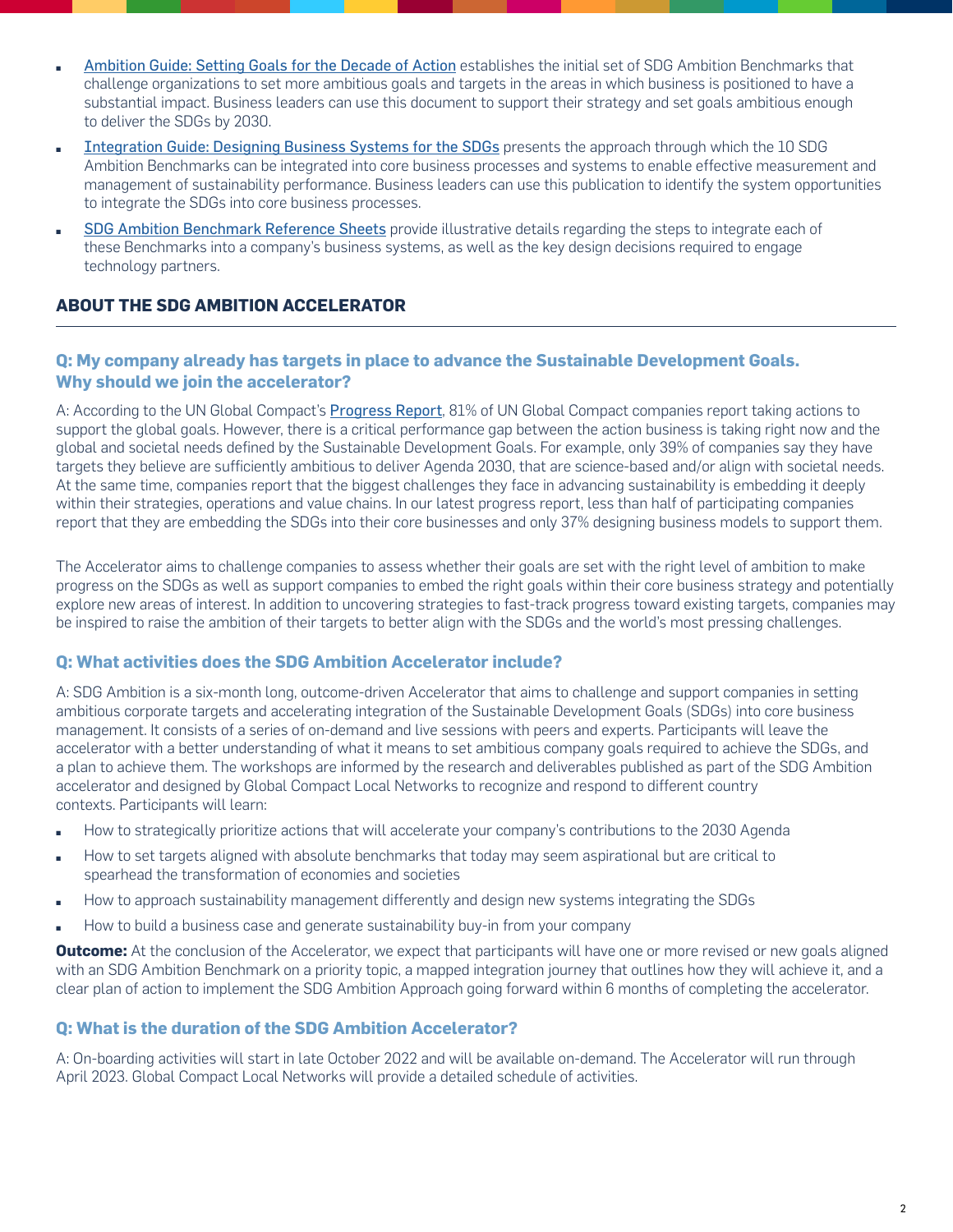## **Q: What is the time commitment?**

A: The Accelerator is divided into 3 modules that will be delivered over the course of 6 months. Company participants can expect a mix of on-demand sessions, live workshops and peer-to-peer breakouts, and self-guided activities. On average, participants can expect 2 to 3 hours of on-demand content and 3 to 4 hours of facilitated workshops and peer-to-peer breakouts per module. The time spent on self-guided activities will vary for every company, but on average there will be 2 to 5 hours of work to be completed in between live sessions. In total, participants should plan to dedicate about 30 hours to the SDG Ambition accelerator over six-months.

## **Q: What is the outcome of the program?**

A: The objective of the SDG Ambition Accelerator is to increase the number of companies setting ambitious goals. At the conclusion of the Accelerator, participants will have:

- One or more revised or new goals aligned with an SDG Ambition Benchmark on a priority topic
- A mapped integration journey that outlines how they will achieve it
- A plan of action to implement the SDG Ambition Approach
- Develop a pitch for goals aligned to the SDG Ambition Benchmark to present to internal stakeholders and gain sustainability buy-in

## **Q: What are the benefits of participating for companies?**

A: The SDG Ambition Accelerator enables companies to move beyond incremental progress and step-up transformative change – unlocking business value, building business resilience, and enabling long-term growth.

## **WHAT YOU WILL LEARN**

- How to strategically prioritize actions that will accelerate your company's contribution to the 2030 Agenda
- How to set targets aligned with absolute benchmarks that today may seem aspirational but are critical to spearhead the transformation of economies and societies
- How to approach sustainability management differently and design new systems integrating the SDGs
- How to build a business case and generate sustainability buy-in from your company

# **WHAT YOU WILL GAIN**

- An understanding of baseline impacts across the business to help create a comprehensive sustainability strategy
- The ability to achieve ambitious goals aimed at galvanizing business actions with what is actually required to achieve the SDGs
- An overview of how to integrate and mainstream ambitious sustainability goals across business units by pioneering a performance integration approach that utilizes enabling technologies
- The foundational tools and understanding to build a business case
- Insight into industries with an outsized impact on the SDGs
- Ability to develop and share ambitious business actions on the SDGs alongside a diverse group of leaders from numerous corporations
- A certificate demonstrating completion of the Accelerator programme

# **Eligibility Criteria**

The UN Global Compact invites companies everywhere to join SDG Ambition. In order to take part, companies are required to be participating companies of the UN Global Compact and to meet the following criteria:

- Currently engaged with a Global Compact Local Network in your region or willing to join (only for the in-country track)
- Committed to strengthening corporate target setting and action to increase progress on the Sustainable Development Goals
- Willing to appoint two representatives (ideally a technology and sustainability representative from the company) to participate in Accelerator activities and events and an executive-level "Champion" to follow programme developments, provide support and participate in high-level events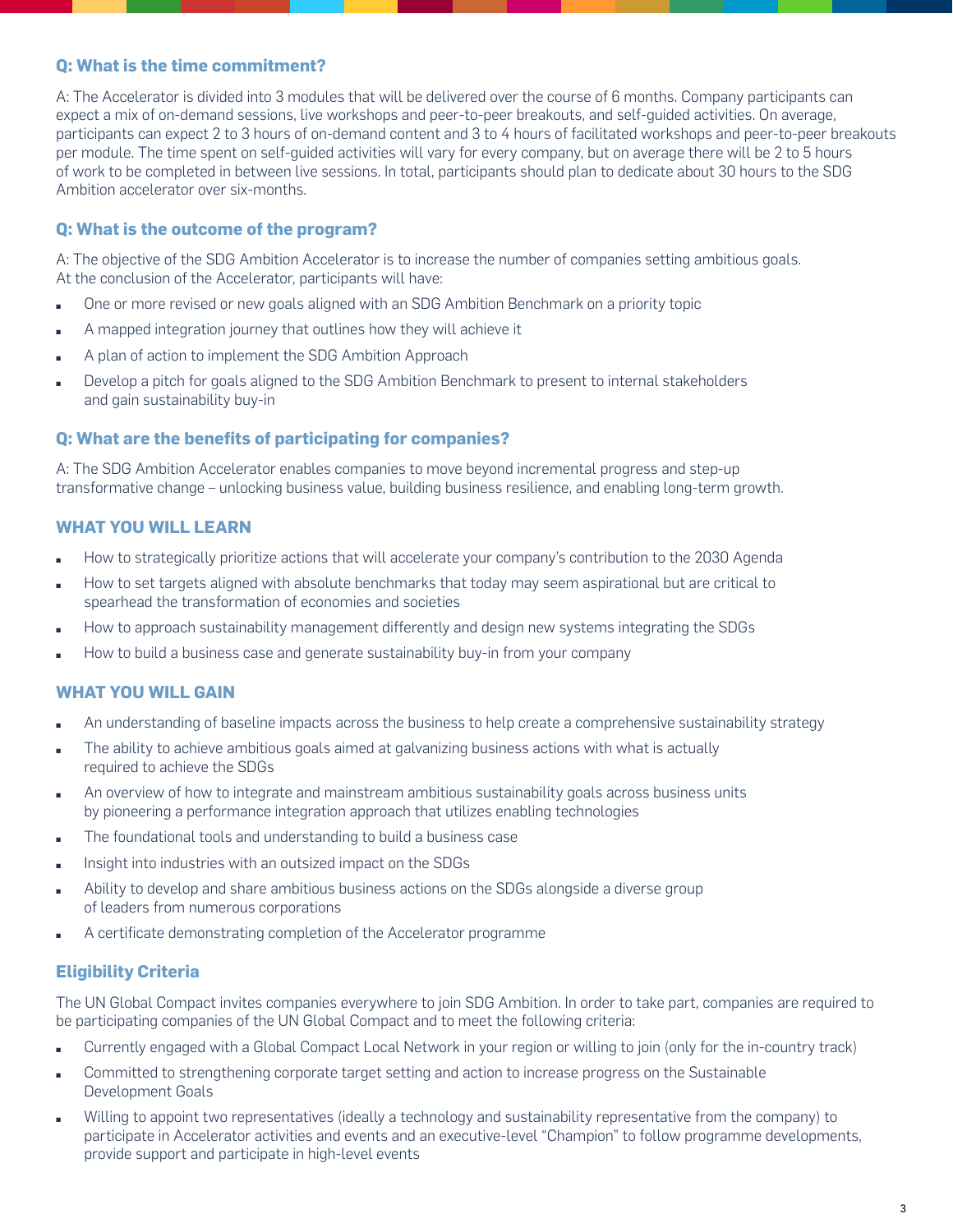# <span id="page-3-0"></span>**Q: Who from our company should participate in the SDG Ambition Accelerator? Are there eligibility criteria that we should be aware of?**

A: All participating companies are asked to nominate two representatives to actively participate in the Accelerator on behalf of the company. This includes attending SDG Ambition workshops and coordinating with colleagues across the organization to advance SDG Ambition objectives. In order to derive full value from participation in the Accelerator, each company is strongly encouraged to consider nominating two representatives to engage in the work on the initiative, following the guidance below:

- 1. One representative responsible for prioritization and goal setting (i.e. from Sustainability/Strategy Depts)
- 2. One representative responsible for overseeing systems to track and manage performance against organizational goals (Information Technology Dept, M&E etc.)
- 3. In addition to the SDG Ambition representatives, all participating companies are requested to nominate a top-level "Champion" to follow SDG Ambition developments, provide support to the company representatives as needed and attend two executive-level events related to SDG Ambiti. The SDG Ambition Champion should have a direct line of communication to the CEO (e.g., Member of the C-Suite or Board). The company's CEO may also decide to take on the role of SDG Ambition Champion.

## **Q: I am not sure who to nominate as a second representative responsible for systems integration?**

A: This individual should be someone well-versed or capable of compiling a company's technology landscape. They do not need to have deep technical expertise in every system, but ideally understand the major systems the company utilizes, their high-level capabilities, and has an ability to engage deeper experts as required.

## **Q: Is there an extra cost for my company to participate?**

A: A small cost-covering fee may apply. Please contact your Global Compact Local Network for further information.

# **Q: What is the difference between the local and the global track of the SDG Ambition Accelerator?**

**In-country track:** : The in-country track is available in 32 countries, where the program will be run in collaboration with Global Compact Local Networks around the world. This track will be facilitated in the local language and local time zone. It will offer a series of live and on-demand sessions, hands-on support, more interactive workshops, and peer-to-peer networking. Companies will be grouped with participants from their own country. Participants of the in-country track get access to global track sessions and in-country sessions..

**Global track:** The global track will be facilitated in English, and it will offer the same curriculum content as the in-country track delivered through a series of global live and on-demand sessions. This global track will be available in countries where an in-country track is not available.

## **What countries are offering the in-country track of the accelerator?**

Croatia **Denmark** ▪ Finland ■ France ■ Georgia **B** Germany ■ Guatemala ■ Kenya ▪ Korea

A: The in-country track of the accelerator is currently being offered by Global Compact Local Networks in the following countries:

- **Argentina**
- **Australia**
- **Belarus**
- **Bolivia**
- 
- **Brazil**
- **Canada**
- **Chile**
- **Colombia**
- Costa Rica
- Lebanon
- **Malaysia**
- **Mexico**
- **Netherlands**
- Paraguay
- Peru
	- **Philippines**
	- Portugal
- **Serbia**
- South Africa
- **Sweden** 
	- Switzerland & Lichtenstein
- **E** Thailand
- **Ukraine**
- United Arab Emirates
- **■** United Kingdom
- **United States of America**

4

# **Q: My company does not currently have corporate targets in place to advance the Sustainable Development Goals. Are we required to set a target in order to participate?**

A: No. The purpose of the Accelerator is to help companies set and meet ambitious targets to advance the Sustainable Development Goals. Companies do not need to have targets in place in order to participate. Through SDG Ambition, we aim to provide participating companies with the research and knowledge needed to confidently set corporate targets aligned with the SDG Ambition Benchmarks and integrate these targets within core business operations.

- 
- -
- 
-